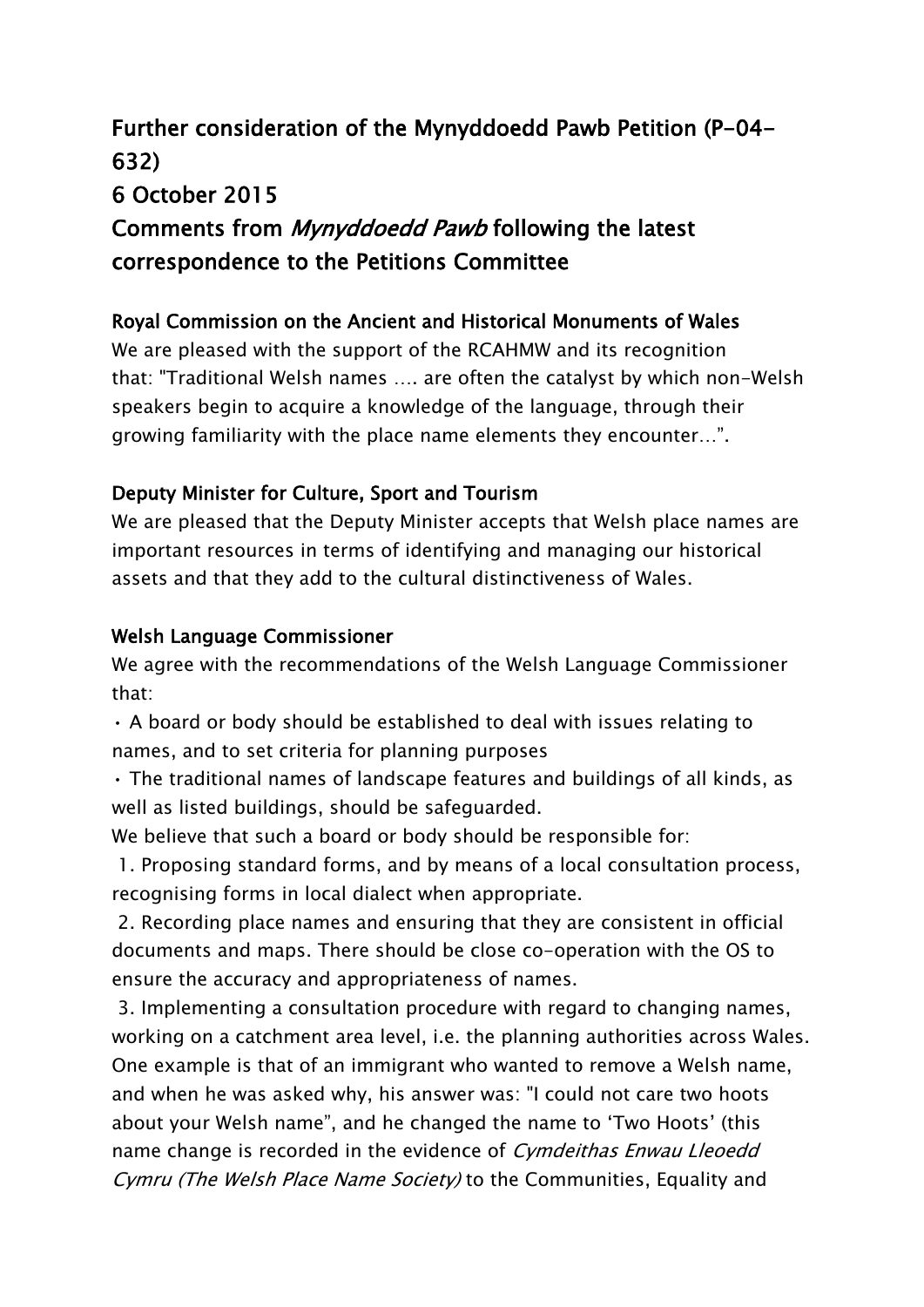Local Government Committee meeting on 2 September). We believe that, in order to protect our

heritage from such disrespect, name changes should be allowed only by agreement of the local community and the local planning authority.

#### **Responses not received**

We are disappointed that no response has yet been received from the *Welsh Tourist Board* **(Visit Wales)** and the *Wales Tourism Alliance*. We kindly ask you to contact them again.

We ask once again for consideration to be given to the objectives of the petition by the **Minister for Culture, Sport and Tourism**, the **Education Minister** and the **Minister for Natural Resources** and **Planning,** and the **First Minister** of Wales, who is responsible for the **Welsh language.** In order to meet the objectives contained in our petition, co-operation between all the above departments is essential.

We also ask you to contact *Cadw*, the organisation which is responsible for protecting, through legislation, over 30,000 listed buildings and over 500 special architectural conservation areas throughout Wales. They do commendable work to protect the architectural integrity of these sites, but we are greatly concerned that they are not equally keen to protect the names of such sites. Names are just labels in Cadw publications, with no recognition of the cultural importance of the names.

Is the name not an integral part of the character of what is protected, enabling it to be placed in its appropriate historical and cultural context? Traditional names of buildings and all types of landscape features should be protected. This already takes place in other European countries out of respect for native culture and to preserve the character of the sites that visitors yearn to see.

#### **Our petition aims:**

# **To stimulate interest in the Welsh language and a respect for it, and to safeguard and increase the use of the language.**

Explaining the meanings of place names to non-Welsh speaking immigrants to an area could be a first step to welcoming them and introducing them to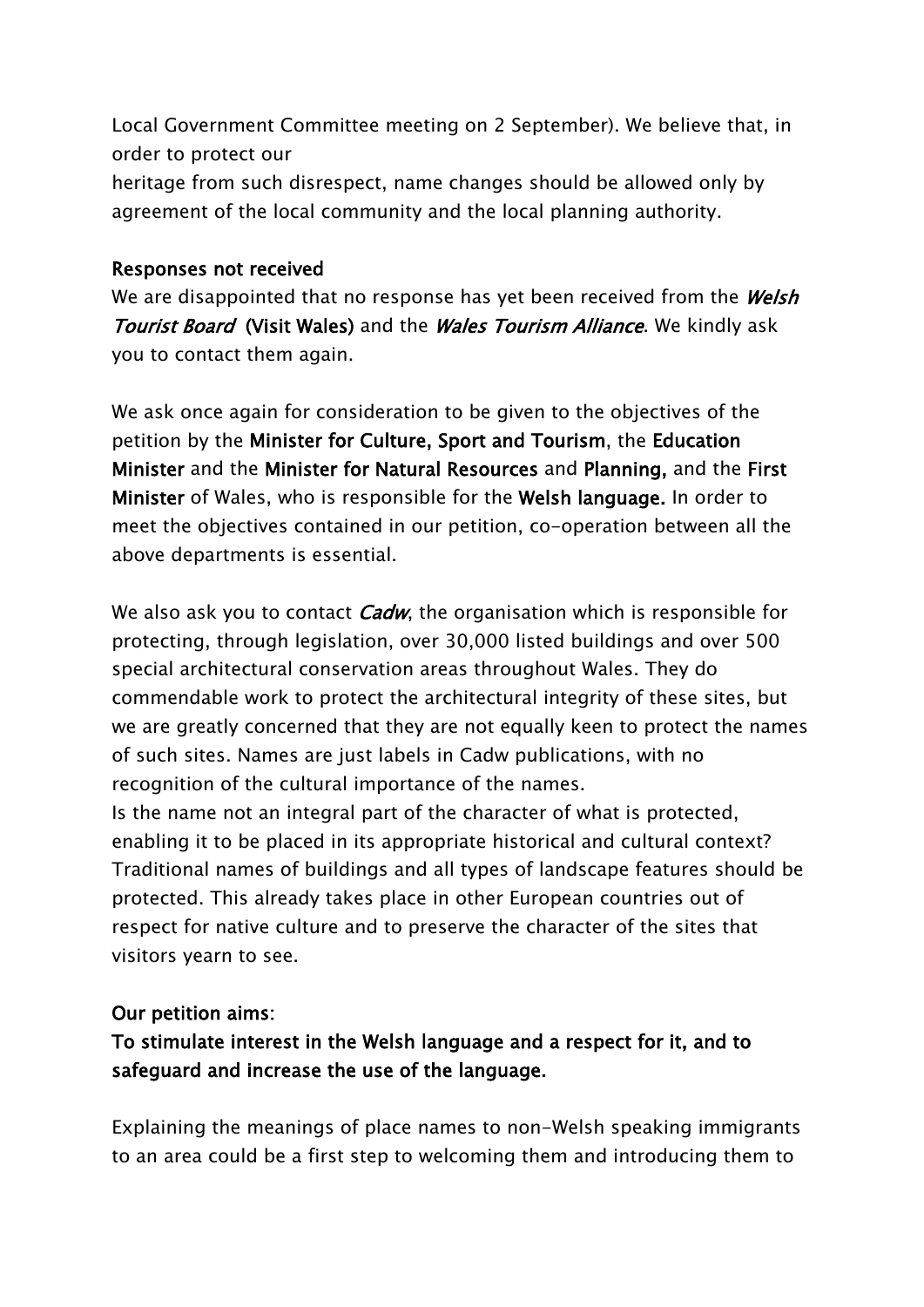the wealth of our heritage. For example, sessions to welcome people, and to enable them to socialise in the village of Nebo, in the Nantlle Valley, have been hosted by Mr O P Huws. Learning the meaning of the names of their own houses and the houses of neighbours, and who used to live in the houses, have proved very popular over the years. As a result, many of the newcomers have joined Welsh language classes and have integrated fully into **the l**ocal community.

We need to celebrate the richness of our place names by ensuring that our cultural heritage is alive for everyone. Through **the latest technology,** which is developing daily, we can also present the wealth of our culture and language through the names of our landscapes. This could be just as attractive to Welsh speakers, Welsh learners and those who are interested in the language.

Discussions and joint working are currently taking place between *History Points,* the *Wales Coastal Path,* the *Place Name Society, Cymdeithas Edward Llwyd* and *Menter Iaith Conwy (*the Conwy Language Initiative)*.*

As well as organised trips, the correct pronunciation of names in our landscapes could be provided to interested parties. There is also an opportunity here to go a step further, and to introduce **contemporary Welsh culture** to a wide audience. We suggest working with popular Welsh learning initiatives such as *Say Something in Welsh.*

2. **To increase the sense of identity among local communities by sharing the wealth of our cultural heritage with others.** Voluntary and public sector statutory bodies need to protect cultural heritage and show pride in our invisibleas well as our visible heritage, which would provide an interesting variety to local people and visitors in terms of their perspective on the environment.

# 3. **Stimulate an interest and an awareness of the richness of our local heritage among visitors, thereby bringing educational and economic benefits to the local area.**

Welsh place names are amongst the most visible elements that tourists in Wales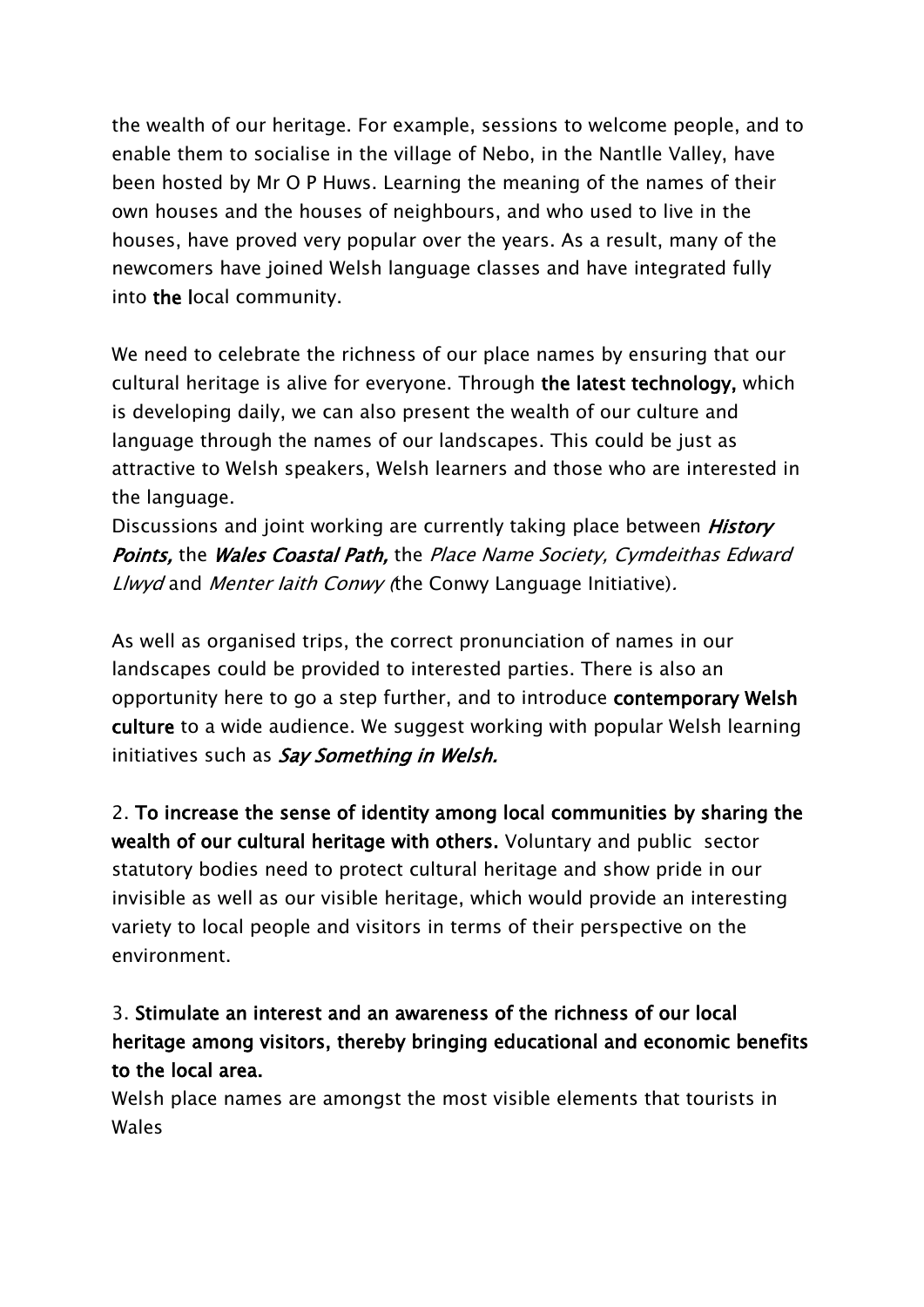appreciate, and that emphasise the distinctiveness of Wales. Some specific place names themselves attract tourists, e.g. Llanfairpwllgwyngyll ... .. and Beddgelert, while others can add greatly to cultural experience. For example, very successful residential courses have been organised for several years at *Plas Tan y Bwlch,* Maentwrog on *The Mabinogion* tales. These courses are held in Welsh and in English. They focus on the 4th Tale: The Legend of Math Fab Mathonwy (story of Llew Llaw Gyffes, Blodeuwedd etc). An essential part of the course is to visit 15 sites in the Nantlle Valley and Ffestiniog area named in the legend. Similarly, field trips have also been organised as part of courses at Nant Gwrtheyrn the *Language Centre*.

**Education** in schools should ensure that children and young people have the opportunity to appreciate the wealth of our Welsh place names as part of their heritage, by **teaching** history, geography, mythology and historical land use in Wales.

Place names are an extremely useful means of giving added value to people and children's experience of history and the environment, in the countryside and in towns, through outdoor activities and field studies. The descriptive elements in names of landscapes and habitats enrich the appreciation of geographical and ecological features on field work exercises for schools.

Place names serve as a means to present the wealth of our heritage through their connections in history and legend, e.g. names of mountains, streams, lakes underpin many of our tales and legends.

 **(Further evidence available from Education Officers at** *Glanllyn,* **the Urdd youth organisation Camp***,* **and** *Snowdonia National Park Centre,* **Plas Tan y Bwlch, Maentwrog, Gwynedd,** *Menter Iaith Conwy***, the** *Antur Stiniog* **initiative and also** *Blaenau Ffestiniog Youth Club***).** 

Place names are instrumental in knowing the landscape, and enhancing the enjoyment of walking and socialising outdoors, withobvious benefits to people's health and well-being **(Further evidence is available from**  *Cymdeithas Edward Llwyd* **(naturalists' society) and** *Clwb Mynydda Cymru (Wales Mountaineering Club)* 

Place names along with the heritage and history associated with them, should be an integral part of environmental study courses in **further and higher education**, and outdoor activities courses such as mountain leadership courses that are run by other organisations. Similarly, we should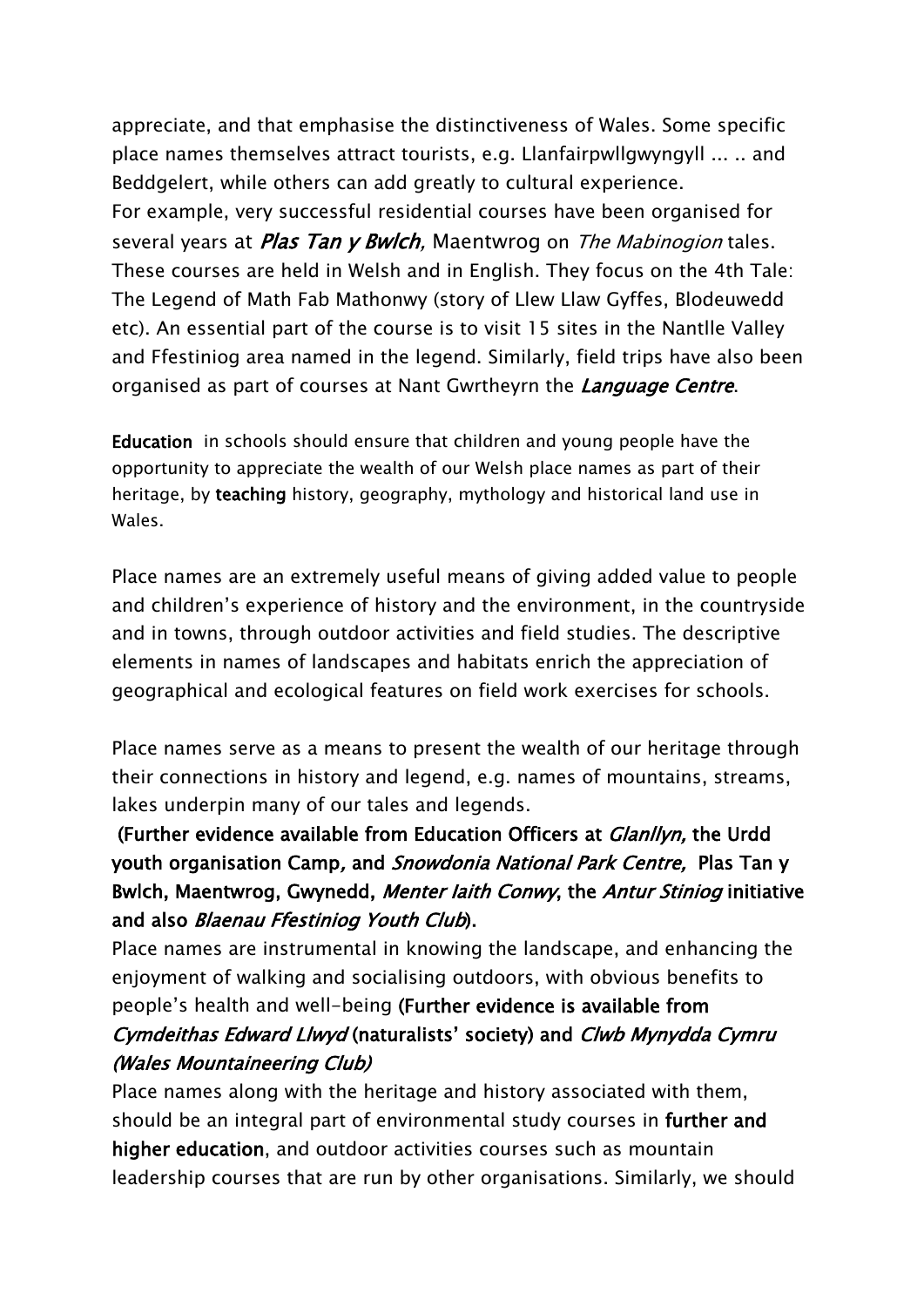work with outdoor activity centres in order to raise awareness of the richness of traditional indigenous place names, and to support their use of Welsh place names in their day-to-day activities.

We call upon the National Assembly for Wales to urge the Welsh Government: to promote and regulate the use of Welsh names on maps, signage and websites, to influence public bodies to use the indigenous name on each occasion, to encourage leisure and outdoor recreation organisations (which are often financed from public funds) to use the indigenous names and to include cultural heritage as part of their package to the visitor.

With the tremendous growth in the number of Welsh speakers who earn a living in the outdoor and environmental tourism sector over the last decade **(Evidence available from** *Menter Iaith Conwy***)** we are more aware than ever of the importance of protecting and promoting the indigenous place names in order to withstand the increasing threat from climbers, kayakers, surfers, mountain bikers etc. who invent English names for climbs, ponds and trails and disregard original Welsh names. This is turn weakens the cultural distinctiveness of our country.

We would like to note that the National Heritage Lottery Fund in Wales and Cornwall

acknowledges that place names are a full element to be considered in the financing of their heritage portfolio. We hope that the Welsh Government will follow suit.

We ask the National Assembly for Wales to stress the importance of all of this to appropriate Ministers in the Welsh Government, providing guidance, so that they can persuade Local Authorities, Natural Resources Wales and National Park Authorities,

together with other organisations in the statutory, public, voluntary and private sector, to take these appropriate and far-reaching steps to protect and celebrate this national heritage by means of the Welsh names of our landscape.

We look forward to positive discussions.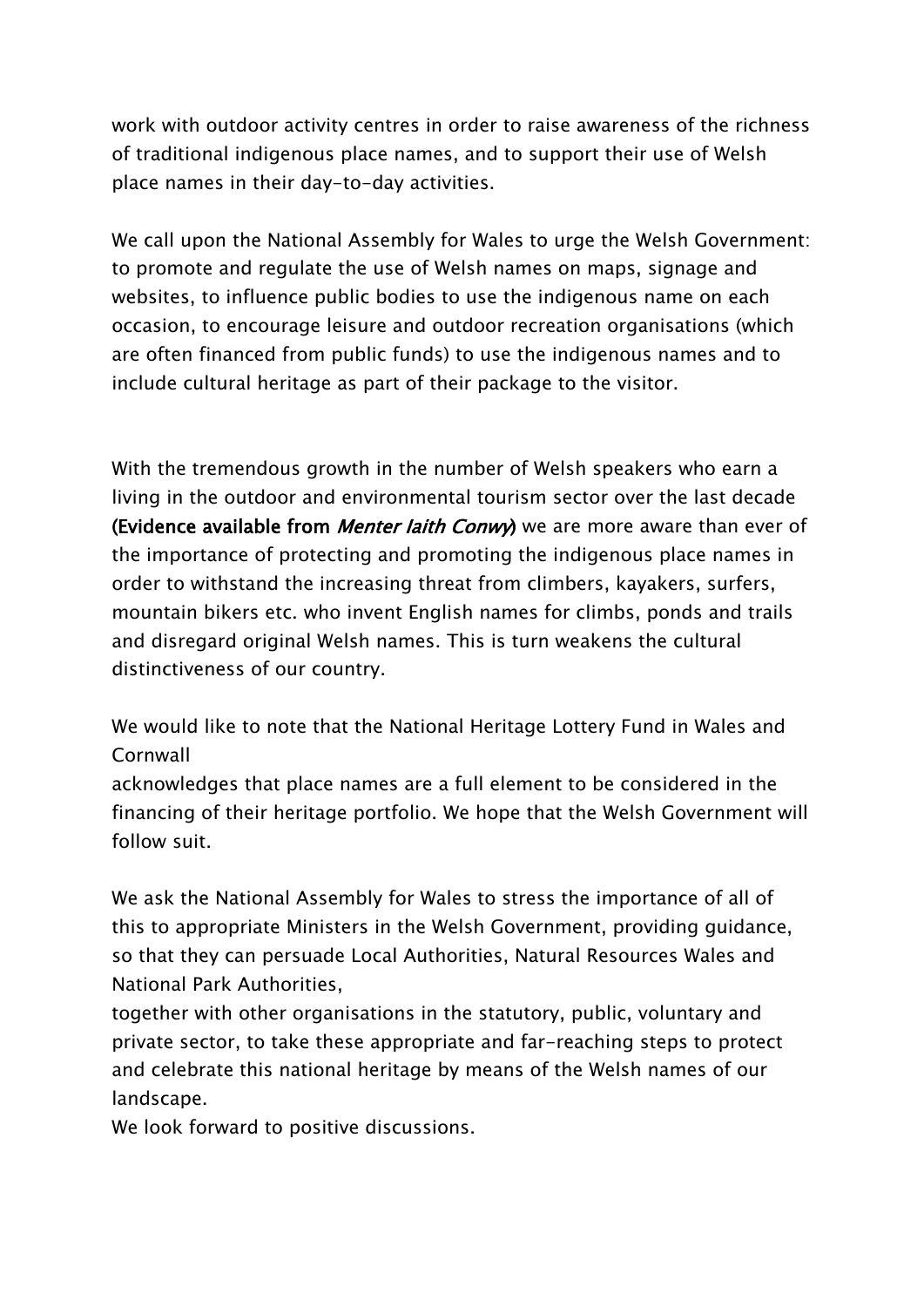Appendix: Response of the Snowdonia National Park to *Wales Tourism Alliance* comments following an interview on Radio Wales on 12/05/15

## **SNOWDONIA NATIONAL PARK AUTHORITY**

Press Release Wednesday, 13th May 2015 **Snowdonia National Park Authority: Object to the comments of the Welsh Tourist Alliance.**

**At a meeting at Plas Tan y Bwlch, Maentwrog today (Wednesday, 13th May, 2015), Members of the SNPA resolved to declare that the Authority strongly disagrees with the comments of the Chair of the Wales Tourism Alliance**

**regarding the use of the Welsh language in welcoming visitors to Wales.**

On behalf of the Authority, its Language Champion, Councillor Elwyn Edwards said:

"As an Authority, we support the campaign of Mynyddoedd Pawb and we call on the Welsh Government to ensure that Welsh names are protected and promoted.

Welsh names are part of our cultural heritage - they reflect aspects of our history, our landscape, our biodiversity, our language and our way of life. These qualities are

the things that make us special, distinctive and attractive to visitors. It is therefore interesting to note the Welsh Government's announcement yesterday that 2014 was a record year for Wales in terms of tourism, as the number of British visitors to Wales reached 10 million.

There were no complaints from any of these visitors that the Welsh language was 'in the way' or a barrier of any kind.

As an Authority, our job is to protect our heritage and Welsh place names are a core element of our local heritage. If we lose our names, we will lose our history and our heritage.